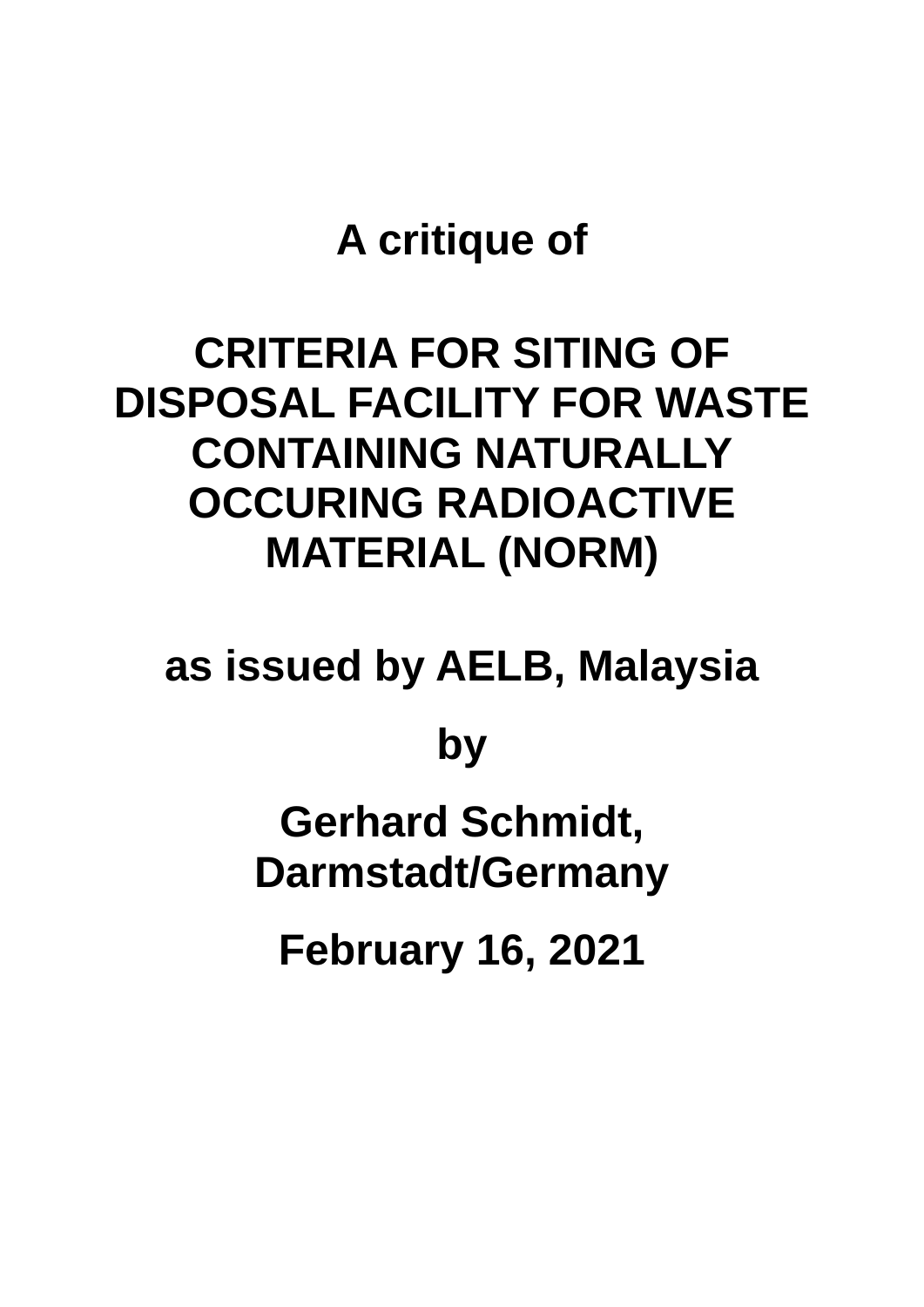## **1 The hazards: by Definition and in Reality**

First of all: all hazard needs a name. If you are industry-friendly, preferably one that plays the hazards down, something with "very low" in the name. To clearly signal: what you are speaking

about is not worth speaking about, it is only a "very little" bit hazardous, but not really.

AELB uses the graph to the right to illustrate that. It signals:

- 1. NORM waste is not really dangerous, because its activity concentration is at maximum 500 Bq/g, while the real highlevel waste is around one million more concentrated ( $10^9$  Bq/g divided by 500 Bq/g  $= 2$ million).
- 2. It is not very long-lived: it's half-life time is slightly longer than 30 years (the sharp end of the gray rectangle signals that, along with the given rough numbers).



AELB names as source for this graph the two documents issued by the IAEA in Vienna. As there is nothing added like ..derived from" or ..modified", we would expect that the two documents are exactly reproduced from those two named sources.

But, surprise: If we look into the original publications both graphs look a little bit different. In the first source, no gray rectangle can be seen. And another serious difference can immediately be seen: There are no numbers given on both axes. Obviously, AELB has added these numbers on both axes, without notifying the reader about their falsification of the original.





In the second cited source, the TECDOC,

we find a rectangle. So AELB has taken this as its real source. But: also this graph doesn't have any numbers on the axes like AELB's "reproduction".

This extraordinary change has to evaluated as being an unscientific lie: The orginals were not copied, as their citation lets expect, they are manipulated by AELB. Countries that need these kind of manipulations to convince their own public of their policy are commonly termed as "rogue state".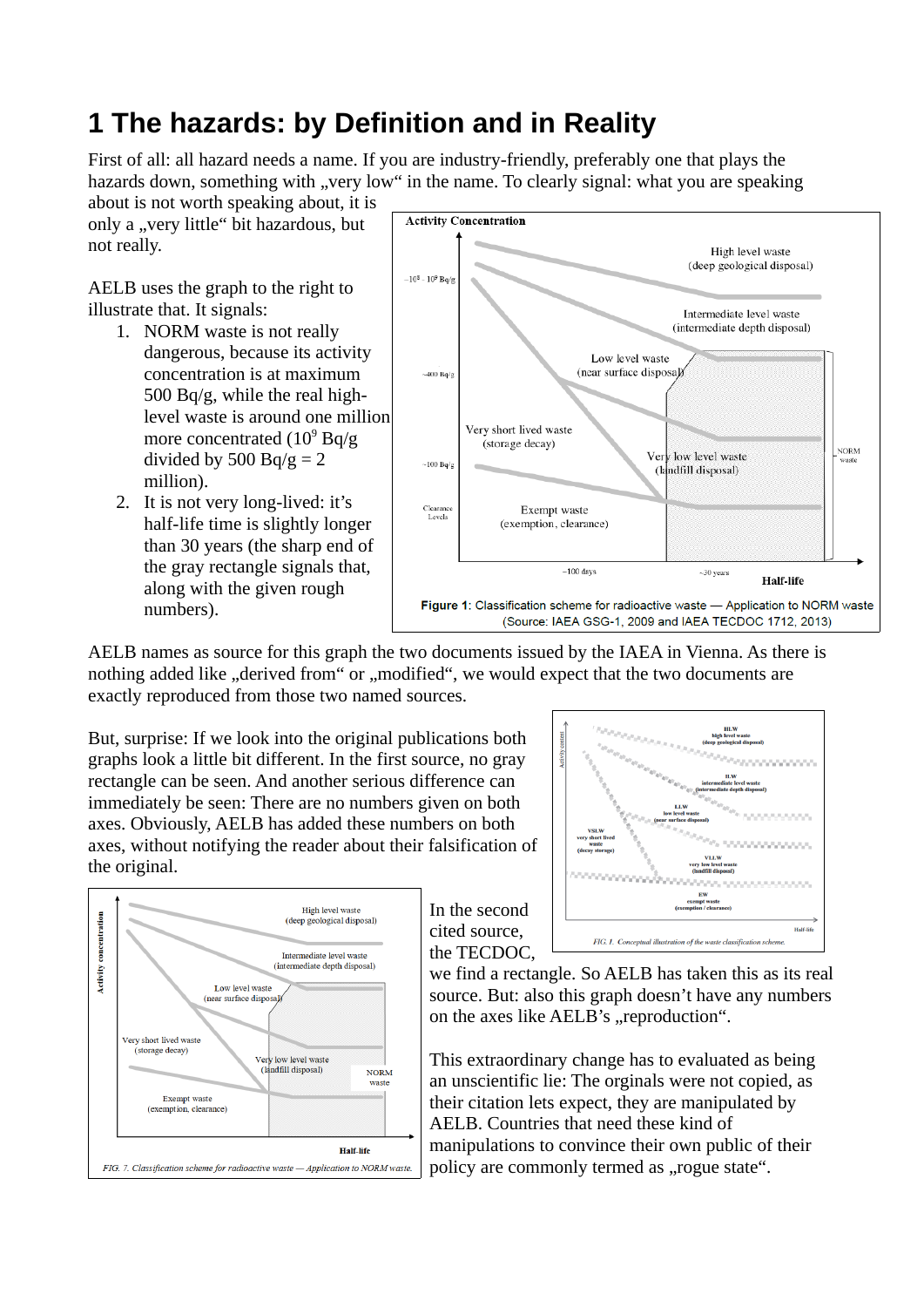Now, are those added numbers at least correct?

The activity concentrations of a large variety of NORM wastes are listed in the second named source, the TECDOC:

- 1. Its Table 1 on page 10 lists minima and maxima of scales. These are surface contaminations on equipment, such as pipes or valves. For the oil and gas industry Table 1 lists 0.1 Bg/g acivity concentration as minimum and 15,000 Bq/g as maximum. The maximum is by a factor of 15,000 / 500 = 300 above AELB's upper activity concentration of NORM wastes. Again: a serious lie from AELB.
- 2. Its Table 2 on page 12 lists activity concentrations in sediments and sluges in the NORMwaste generating industry. The maximum listed in this table is 10,000 Bq/g in the Rare Earth extraction industry. This is by factor of 200 above AELB's upper activity concentration. And: AELB should be aware of this because they nuclearly regulated those kind of facilities in the past (Mitsubishi) and currently (Lynas). They know exactly how high those concentrations are, so why do they play those down by a factor of 200? Again a clear lie, and willingly, as they know it much better.
- 3. Chapter 3.3 on pages 15ff shows the following graph (reproduced here in its original form) that lists activity concentrations of natural materials. Uranium ores and Monazite exceed 1,000 Bq/g.



The cited sources demonstrate that AELB's 400 Bq/g activity concentration, as listed in their falsified IAEA graphs, is clearly intended to downplay the role of NORM. None of the cited sources name 400 Bq/g, not even a range from 301 to 499 Bq/g. It remains solely with AELB on where they got the 400 Bq/g from. If you plan to falsify something, you should do it in a much more clever way.

The same applies for the other axis, representing the half-life time. AELB lists 100 days as well as 30 years. Relevant radionuclides in NORM waste are:

| <b>NORM</b> material<br>or waste   | <b>Dose-Dominant</b><br>radio-nuclide(s) | Half-life time<br>(years) | <b>Derived enclosure</b><br>time period (years) |
|------------------------------------|------------------------------------------|---------------------------|-------------------------------------------------|
| Oil- and gas scales                | Ra-226                                   | 1,600                     | 10,000                                          |
| Sludges from Rare Earth extraction | Ra-228, Th-232                           | Th-232: 14,000,000,000    | (unlimited)                                     |
| Uranium ore $+$ tailings           | Rn-222, Ra-226, U-238                    | U-238: 4,500,000,000      | (unlimited)                                     |
| Monazite ore $+$ tailings          | Ra-228, Th-232                           | Th-232: 14,000,000,000    | (unlimited)                                     |